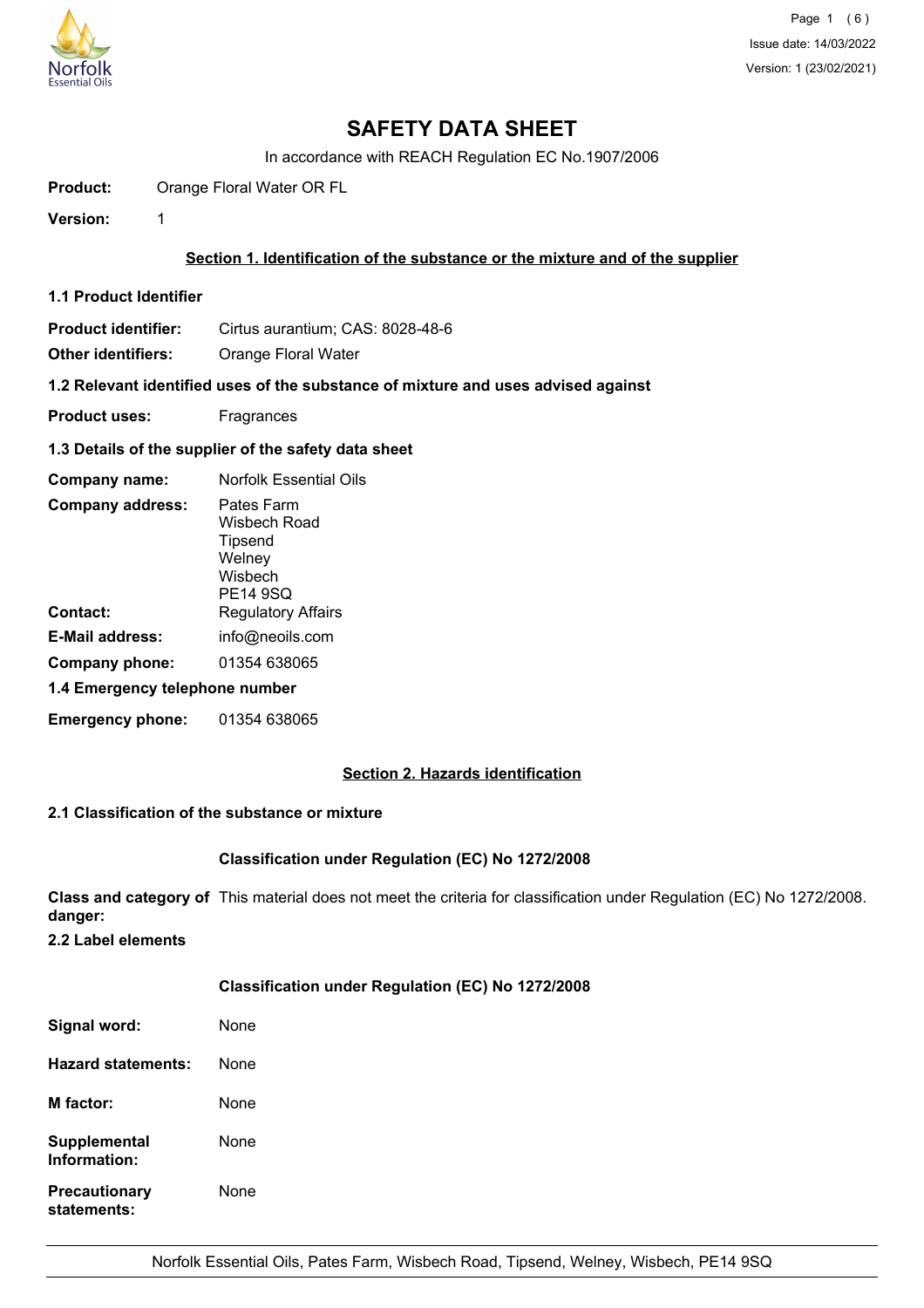

Page 2 (6) Issue date: 14/03/2022 Version: 1 (23/02/2021)

# **SAFETY DATA SHEET**

In accordance with REACH Regulation EC No.1907/2006

| Product:        | Orange Floral Water OR FL |  |
|-----------------|---------------------------|--|
| <b>Version:</b> |                           |  |
| Pictograms:     | None                      |  |

- **2.3 Other hazards**
- **Other hazards:** None

### **Section 3. Composition / information on ingredients**

**3.1 Substances**

Product identifier: Cirtus aurantium; CAS: 8028-48-6

### **Section 4. First-aid measures**

#### **4.1 Description of first aid measures**

| Inhalation:           | Remove from exposure site to fresh air, keep at rest, and obtain medical attention.                            |
|-----------------------|----------------------------------------------------------------------------------------------------------------|
| Eye exposure:         | Flush immediately with water for at least 15 minutes. Contact physician if symptoms persist.                   |
| <b>Skin exposure:</b> | Remove contaminated clothes. Wash thoroughly with soap and water. Contact physician if<br>irritation persists. |
| Ingestion:            | Rinse mouth with water and obtain medical attention.                                                           |

#### **4.2 Most important symptoms and effects, both acute and delayed**

None expected, see Section 4.1 for further information.

# **4.3 Indication of any immediate medical attention and special treatment needed**

None expected, see Section 4.1 for further information.

# **SECTION 5: Firefighting measures**

#### **5.1 Extinguishing media**

Suitable media: Carbon dioxide, Dry chemical, Foam.

# **5.2 Special hazards arising from the substance or mixture**

In case of fire, may be liberated: Carbon monoxide, Unidentified organic compounds.

### **5.3 Advice for fire fighters:**

In case of insufficient ventilation, wear suitable respiratory equipment.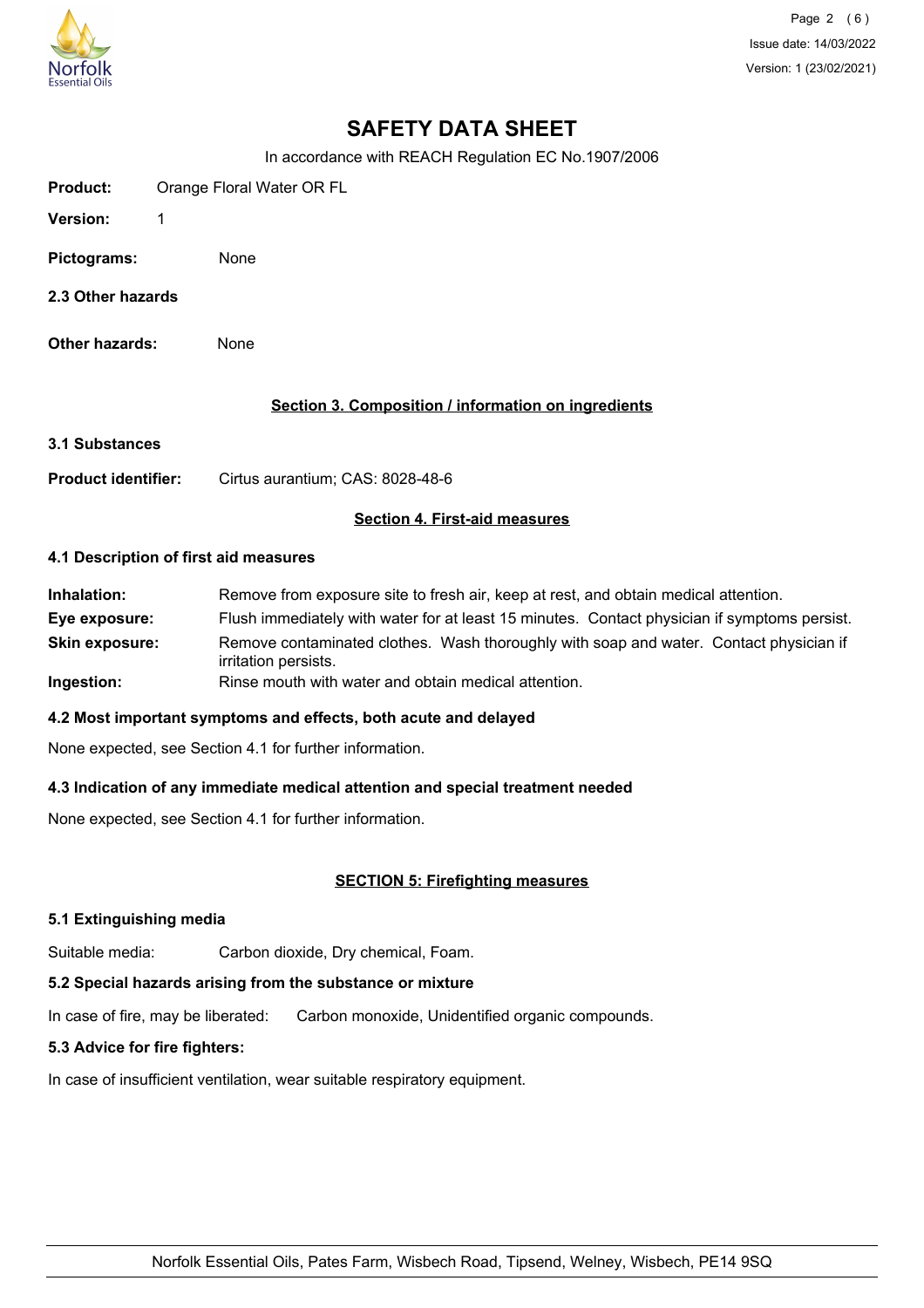

# **SAFETY DATA SHEET**

In accordance with REACH Regulation EC No.1907/2006

**Product:** Orange Floral Water OR FL

**Version:** 1

### **Section 6. Accidental release measures**

#### **6.1 Personal precautions, protective equipment and emergency procedures:**

Avoid inhalation. Avoid contact with skin and eyes. See protective measures under Section 7 and 8.

#### **6.2 Environmental precautions:**

Keep away from drains, surface and ground water, and soil.

#### **6.3 Methods and material for containment and cleaning up:**

Remove ignition sources. Provide adequate ventilation. Avoid excessive inhalation of vapours. Contain spillage immediately by use of sand or inert powder. Dispose of according to local regulations.

#### **6.4 Reference to other sections:**

Also refer to sections 8 and 13.

# **Section 7. Handling and storage**

### **7.1 Precautions for safe handling:**

Keep away from heat, sparks, open flames and hot surfaces. - No smoking. Use personal protective equipment as required. Use in accordance with good manufacturing and industrial hygiene practices. Use in areas with adequate ventilation Do not eat, drink or smoke when using this product.

# **7.2 Conditions for safe storage, including any incompatibilities:**

Store in a well-ventilated place. Keep container tightly closed. Keep cool. Ground/bond container and receiving equipment. Use explosion-proof electrical, ventilating and lighting equipment. Use only non-sparking tools. Take precautionary measures against static discharge.

#### **7.3 Specific end use(s):**

Fragrances: Use in accordance with good manufacturing and industrial hygiene practices.

# **Section 8. Exposure controls/personal protection**

#### **8.1 Control parameters**

Workplace exposure limits: Not Applicable

# **8.2 Exposure Controls**

#### **Eye / Skin Protection**

Wear protective gloves/eye protection/face protection

#### **Respiratory Protection**

Under normal conditions of use and where adequate ventilation is available to prevent build up of excessive vapour, this material should not require special engineering controls. However, in conditions of high or prolonged use, or high temperature or other conditions which increase exposure, the following engineering controls can be used to minimise exposure to personnel: a) Increase ventilation of the area with local exhaust ventilation. b) Personnel can use an approved, appropriately fitted respirator with organic vapour cartridge or canisters and particulate filters. c) Use closed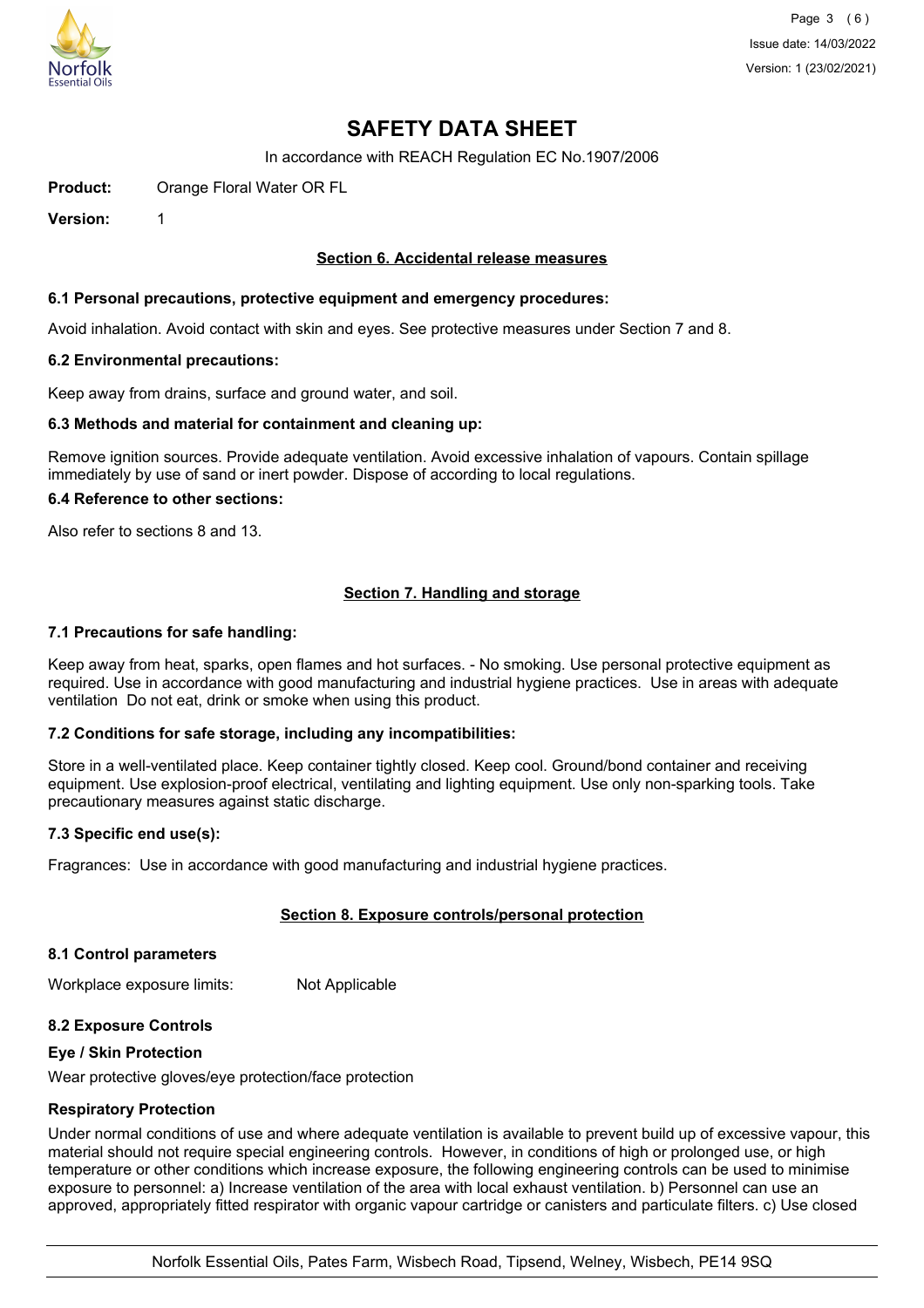

Page 4 (6) Issue date: 14/03/2022 Version: 1 (23/02/2021)

# **SAFETY DATA SHEET**

In accordance with REACH Regulation EC No.1907/2006

**Product:** Orange Floral Water OR FL

**Version:** 1

systems for transferring and processing this material.

Also refer to Sections 2 and 7.

# **Section 9. Physical and chemical properties**

### **9.1 Information on basic physical and chemical properties**

| Appearance:                                   | Not determined                               |
|-----------------------------------------------|----------------------------------------------|
| Odour:                                        | Not determined                               |
| <b>Odour threshold:</b>                       | Not determined                               |
| pH:                                           | Not determined                               |
| Melting point / freezing point:               | Not determined                               |
| Initial boiling point / range:                | Not determined                               |
| <b>Flash point:</b>                           | $>$ 100 °C                                   |
| <b>Evaporation rate:</b>                      | Not determined                               |
| Flammability (solid, gas):                    | Not determined                               |
| Upper/lower flammability or explosive limits: | Product does not present an explosion hazard |
| Vapour pressure:                              | Not determined                               |
| Vapour density:                               | Not determined                               |
| <b>Relative density:</b>                      | Not determined                               |
| Solubility(ies):                              | Not determined                               |
| Partition coefficient: n-octanol/water:       | Not determined                               |
| <b>Auto-ignition temperature:</b>             | Not determined                               |
| <b>Decomposition temperature:</b>             | Not determined                               |
| <b>Viscosity:</b>                             | Not determined                               |
| <b>Explosive properties:</b>                  | Not expected                                 |
| <b>Oxidising properties:</b>                  | Not expected                                 |
| 9.2 Other information:                        | None available                               |

#### **Section 10. Stability and reactivity**

#### **10.1 Reactivity:**

Presents no significant reactivity hazard, by itself or in contact with water.

# **10.2 Chemical stability:**

Good stability under normal storage conditions.

# **10.3 Possibility of hazardous reactions:**

Not expected under normal conditions of use.

# **10.4 Conditions to avoid:**

Avoid extreme heat.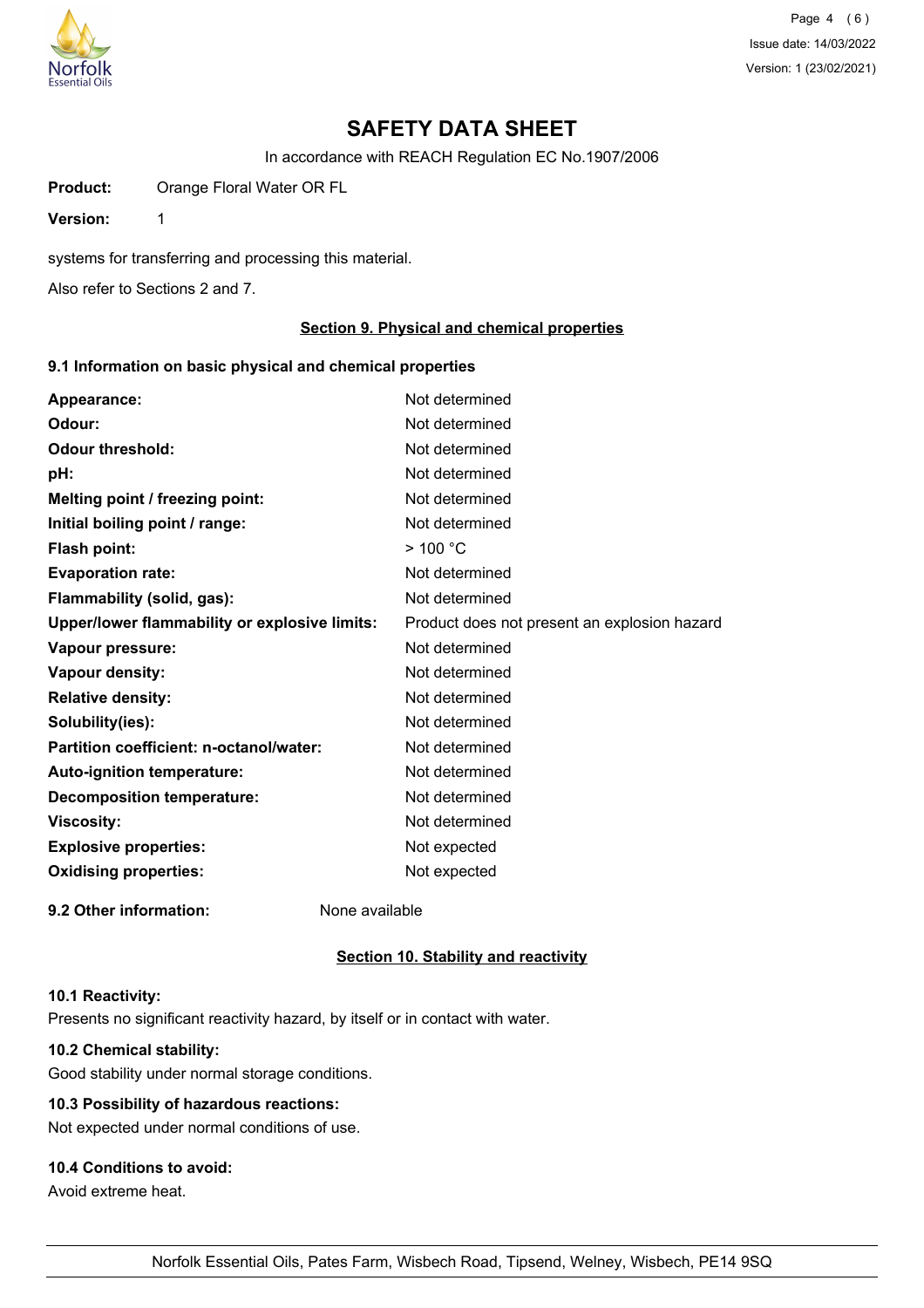

Page 5 (6) Issue date: 14/03/2022 Version: 1 (23/02/2021)

# **SAFETY DATA SHEET**

In accordance with REACH Regulation EC No.1907/2006

Product: Orange Floral Water OR FL

**Version:** 1

**10.5 Incompatible materials:**

Avoid contact with strong acids, alkalis or oxidising agents.

# **10.6 Hazardous decomposition products:**

Not expected.

# **Section 11. Toxicological information**

# **11.1 Information on toxicological effects**

This material does not meet the criteria for classification for health hazards under Regulation (EC) No 1272/2008.

| <b>Acute Toxicity:</b>                    | Based on available data the classification criteria are not met. |
|-------------------------------------------|------------------------------------------------------------------|
| <b>Acute Toxicity Oral</b>                | Not Applicable                                                   |
| <b>Acute Toxicity Dermal</b>              | Not Applicable                                                   |
| <b>Acute Toxicity Inhalation</b>          | Not Available                                                    |
| <b>Skin corrosion/irritation:</b>         | Based on available data the classification criteria are not met. |
| Serious eye damage/irritation:            | Based on available data the classification criteria are not met. |
| <b>Respiratory or skin sensitisation:</b> | Based on available data the classification criteria are not met. |
| Germ cell mutagenicity:                   | Based on available data the classification criteria are not met. |
| <b>Carcinogenicity:</b>                   | Based on available data the classification criteria are not met. |
| <b>Reproductive toxicity:</b>             | Based on available data the classification criteria are not met. |
| <b>STOT-single exposure:</b>              | Based on available data the classification criteria are not met. |
| <b>STOT-repeated exposure:</b>            | Based on available data the classification criteria are not met. |
| <b>Aspiration hazard:</b>                 | Based on available data the classification criteria are not met. |

# **Information about hazardous ingredients in the mixture**

Not Applicable

Refer to Sections 2 and 3 for additional information.

# **Section 12. Ecological information**

| 12.1 Toxicity:                      | Not available |
|-------------------------------------|---------------|
| 12.2 Persistence and degradability: | Not available |
| 12.3 Bioaccumulative potential:     | Not available |
| 12.4 Mobility in soil:              | Not available |
|                                     |               |

# **12.5 Results of PBT and vPvB assessment:**

This substance does not meet the PBT/vPvB criteria of REACH, annex XIII.

**12.6 Other adverse effects:** Not available

# **Section 13. Disposal considerations**

**13.1 Waste treatment methods:**